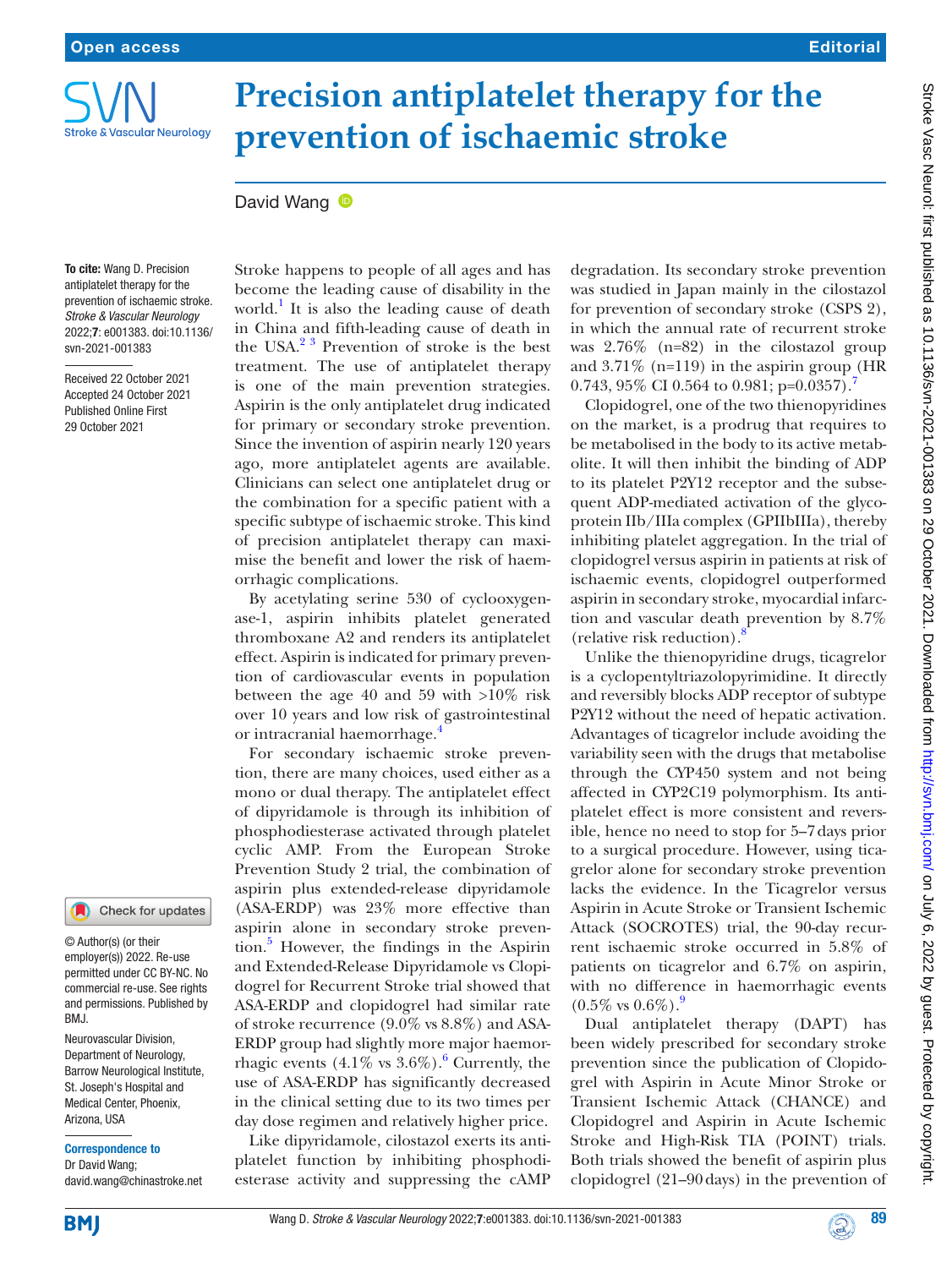

<span id="page-1-0"></span>Figure 1 Meta-analysis of genotype-guided strategy in patients with acute coronary syndrome or undergoing percutaneous coronary intervention. IAC-PCI: Individual Applications of Clopidogrel After Percutaneous Coronary Intervention (ChiCTR-TRC-11001807); Tam *et al* (2017) (NCT01994941); ONSIDE TEST: Optimal Antiplatelet Pharmacotherapy Guided by Bedside Genetic or Functional Testing in Elective Percutaneous Coronary Intervention (NCT01930773); PHARMCLO: Pharmacogenetics of Clopidogrel in Patients With Acute Coronary Syndromes (NCT03347435); POPular Genetics: CYP2C19 Genotype Guided Antiplatelet Therapy in ST-Segment Elevation Myocardial Infarction Patients-Patient Outcome After Primary PCI (NCT01761786); TAILOR-PCI: Tailored Antiplatelet Therapy Following PCI (NCT01742117).

stroke in patients with a minor stroke (National Institute of Health Stroke Scale (NIHSS) <3) or high-risk TIA. For those with an NIHSS <5, the rate of recurrent stroke was slightly lower in patients treated with 30-day ticagreloraspirin (5%) vs aspirin (6.3%) in the Ticagrelor and Aspirin or Aspirin Alone in Acute Ischaemic Stroke or TIA trial. $10$ 

The challenge lies in the ineffectiveness of clopidogrel in patients who are CYP2C19 carriers. However, such carrier status seemed to have no impact on ticagrelor. Ticagrelor versus clopidogrel in CYP2C19 Loss-of-Function Carriers with Stroke or TIA (CHANCE II) enrolled patients with minor strokes (NIHSS <3) or high risk TIAs but were carries of CYP2C19. After 90-day treatment with either ticagrelor–aspirin or clopidogrel–aspirin, the rate of recurrent stroke in the ticagrelor-aspirin group was 6.0% vs 7.6% in those treated with clopidogrel–aspirin (HR 0.77; 95% CI 0.64 to 0.94; p=0.008). There was no difference in the rate of moderate or severe haemorrhagic events between the two treatment groups (0.3% vs  $(0.4\%)$ .<sup>11</sup> However, the overall haemorrhagic events were higher in ticagrelor–aspirin group (5.3%) vs clopidogrel– aspirin group (2.5%). Like the findings in patients with acute coronary syndrome or those undergoing percutaneous coronary intervention ([figure](#page-1-0) 1), the results in the CHANCE-2 trial indicated that patients with ischaemic stroke or TIA may benefit from genotype-guided strategy for secondary event prevention. Since the benefit of aspirin-ticagrelor is in patients who are carrier of CYP2C19, it may be prudent that stroke patients who are

potential carriers should be tested for the carrier status before prescribing the antiplatelet drug.

Other DAPT includes cilostazol plus aspirin and cilostazol plus clopidogrel. Both showed a reduced annual incidence of recurrent ischaemic stroke by half compared with monotherapy (2.2% dual therapy with cilostazol vs 4.5% monotherapy) in the CSPS.COM trial.<sup>12</sup> This trial has a lower level of evidence since it was an open label design, unable to be completed, about 7% of patients lost to follow-up, and had a low event rate. CSPS.COM did not specify NIHSS score in patients enrolled. However, one of the enrolling criteria was to have >50% either intra or extra cranial large artery stenosis.

In conclusion, for primary stroke prevention, the use of aspirin in population between 40 and 59 years old must show a 10-year vascular risk is  $>10\%$ , can live for  $>10$  years and a low risk of haemorrhage. For secondary stroke prevention, patients with a minor stroke or high-risk TIA (NIHSS <3) and who are not carriers of CYP2C19, 21–90days of clopidogrel–aspirin is indicated. If their NIHSS is <5, ticagrelor–aspirin for 30 days can be considered. If they are CYP2C19 caries, then 90-day ticagrelor– aspirin offers better stroke prevention. Cilostazol–aspirin or cilostazol–clopidogrel can be an alternative. If clopidogrel or aspirin cannot be tolerated, cilostazol alone is the option. Precision genotype-guided antiplatelet therapy for stroke prevention will likely be the new standard.

Contributors DW is the sole author of the contribution.

Funding The authors have not declared a specific grant for this research from any funding agency in the public, commercial or not-for-profit sectors.